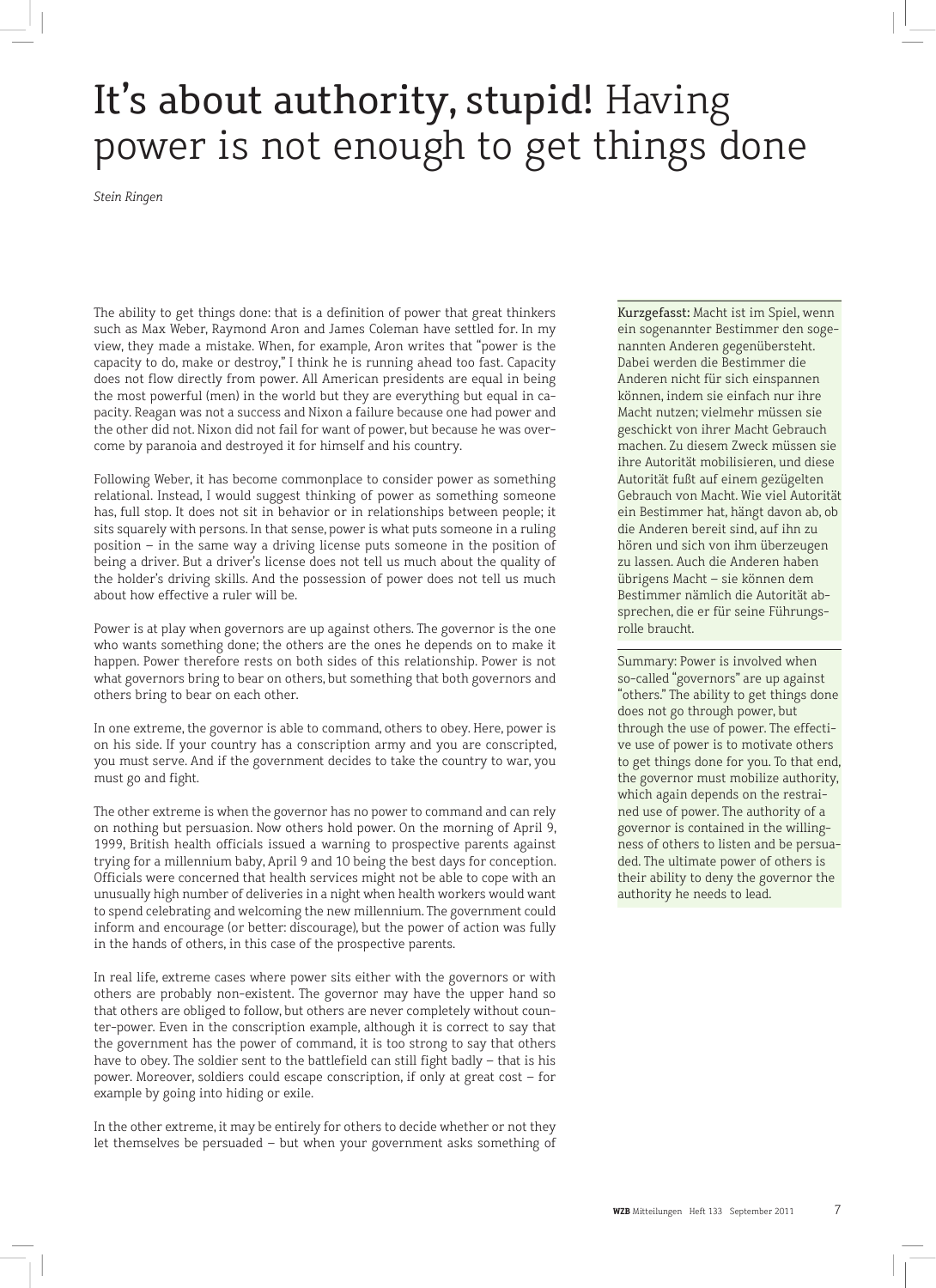you, you are under significant pressure to comply. In the millennium baby case, the government's power of persuasion may well have worked since there was no rush to hospital of mothers-to-be on New Year's Eve.

Power, strong as it may appear, is seriously limited since it always has to be exercised over someone, which is to say: over individuals with wills of their own. It is true that, sometimes, governments simply issue a command, get on with it and override resistance. For example the British, Spanish and Italian governments in 2003 decided to join the war in Iraq in spite of citizens' massive opposition. But, at least in the British case, not without resistance. As late as a week before the invasion, the commander of the British forces, Admiral (later Lord) Boyce, demanded written assurance from the prime minister that the war would be legal under international law. Behind the demand lay a threat to disobey the order to fight.

It is true that others often have difficulty mobilizing the power they hold, particularly if this requires spontaneous action by a very large number of people. But significant others are not always many. For example, there are just as many ministerial top civil servants as ministers. If these top civil servants – on whom the ministers depend completely – should ever get together over lunch and decide to advise their respective ministers in a co-ordinated manner against the government's plan to reorganize the social security system, the plan would be dead in the water. And if you think this sort of thing does not happen in government offices, you have not worked there. On the eve of D-day in 1944, Churchill 'dictated an instruction that de Gaulle was to be flown to Algiers, in chains if necessary, and a letter to the General ordering him out of Britain. The aide who received the instruction ignored it. Eden had the letter burned.'

And when others are many, their power is awesome—once mobilized. When circumstances conspired in 1989 so that people in East Berlin gelled into a unified front, the police state crumbled and was unable to prevent them from tearing down the wall behind which they had been locked for decades.

The consequence of my definition of power is that the understanding of rule and the ability to get things done does not go through power, but through the use of power. Rulers with much power (for example a government with a solid majority in the legislature which is the normal situation in Britain) who abuse that power will fail. Rulers with less power, like a government dependant on a coalition in the legislature (the normal situation in Germany) will succeed if that power is wisely employed.

Since governors always depend on others to get things done, the wise use of power is to employ it by motivating others to get things done for you. The cardinal feature of the polity, Samuel E. Finer said, is "baron-management." The king "could give effect to his orders only through [the barons]. Therefore they must be induced to give enthusiastic support (the best outcome) or acceptance (the next best) and discouraged from foot-dragging or, at the very worst, open resistance." One does not need much experience in leadership to know that if you unleash your power and start bossing people around, you are more likely to get resistance than acceptance, never mind enthusiastic support. Said President Truman when he handed over to his successor Dwight D. Eisenhower, "Poor Ike. He'll sit right here, and he'll say 'Do this, do that!!' And nothing will happen – it won't be a bit like the army."

What rulers need in order to get others to do is not so much power as authority. A governor has authority when others obey his wishes not only because they must, but because they want to. But authority is an elusive commodity. It appears to rest with the individual. Bismarck ruled Prussia and Germany from 1862 to 1890 as chancellor and engineered the unification of Germany without any conventional political base – simply through his forceful and complex personality and the king's/emperor's backing.

The authority of a governor is in the eyes of others – just as beauty is in the eye of the beholder. When underlings see that spark of authority, it can work won